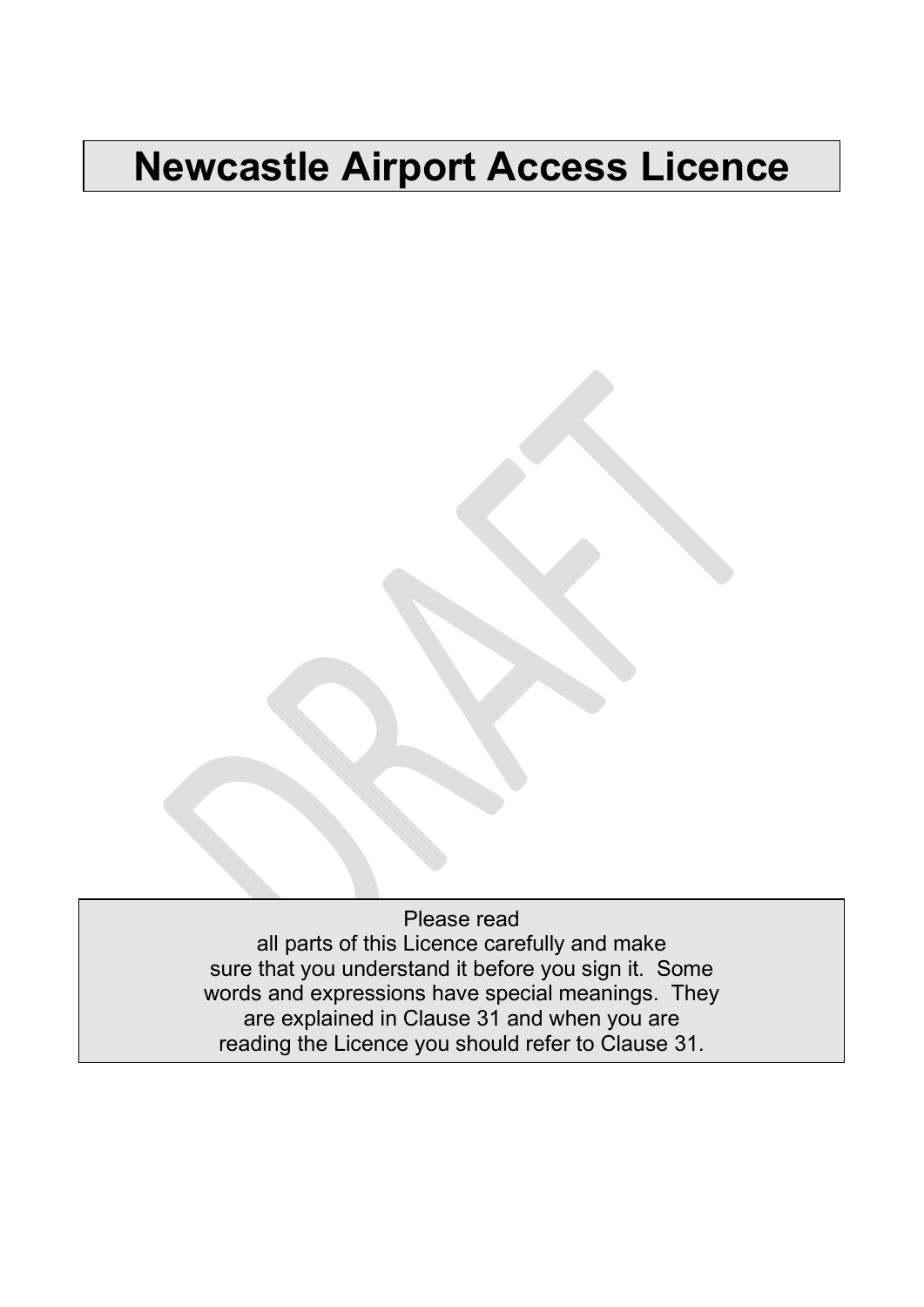# **Newcastle Airport Access Licence PART ONE**

# **DETAILS PAGE**

| Items |                                                  |                                                                                                                                                                                                         |  |
|-------|--------------------------------------------------|---------------------------------------------------------------------------------------------------------------------------------------------------------------------------------------------------------|--|
| 1.    | <b>LICENSOR:</b>                                 | Newcastle Airport Pty Limited ABN 30 060 254 542                                                                                                                                                        |  |
|       |                                                  | Level 1 (east), Terminal Building, Williamtown Drive,<br>Williamtown, New South Wales                                                                                                                   |  |
| 2.    | <b>LICENCEE:</b>                                 | Name: (Insert)                                                                                                                                                                                          |  |
|       |                                                  | Address: ( <mark>Insert</mark> )                                                                                                                                                                        |  |
| 3.    | <b>PERMITTED USE:</b>                            | The provision of Authorised Services by the<br>Vehicles described in Item 12 (or such other<br>Vehicles that we allow you to use at the Airport Site<br>during the Term in accordance with clause 5.2). |  |
| 4.    | <b>HOURS OF ACCESS:</b>                          | 6.00 am till the later of 10.00 pm or 45 minutes after<br>the last scheduled flight lands                                                                                                               |  |
| 5.    | <b>TERM OF LICENCE:</b>                          | The Licence operates on an annual basis.                                                                                                                                                                |  |
| 6.    | <b>COMMENCEMENT DATE:</b>                        | (Insert)                                                                                                                                                                                                |  |
| 7.    | <b>TERMINATION DATE:</b>                         | (Insert)                                                                                                                                                                                                |  |
| 8.    | <b>LICENCE FEE:</b>                              | \$330.00 plus GST per annum per Vehicle                                                                                                                                                                 |  |
| 9.    | <b>FREE HOURS PER DAY IN</b><br><b>CAR PARK:</b> | 2 hours in Long Stay Saver car park                                                                                                                                                                     |  |
| 10.   | <b>GUARANTORS:</b>                               | Not applicable                                                                                                                                                                                          |  |
| 11.   | <b>BOND</b>                                      | Not applicable                                                                                                                                                                                          |  |
| 12.   | <b>VEHICLES</b>                                  | Vehicle One Registration: (Insert)                                                                                                                                                                      |  |
|       |                                                  | Vehicle Two Registration: (Insert)                                                                                                                                                                      |  |
|       |                                                  | Vehicle Three Registration: (Insert)                                                                                                                                                                    |  |
|       |                                                  | <b>Vehicle Four Registration: (Insert)</b>                                                                                                                                                              |  |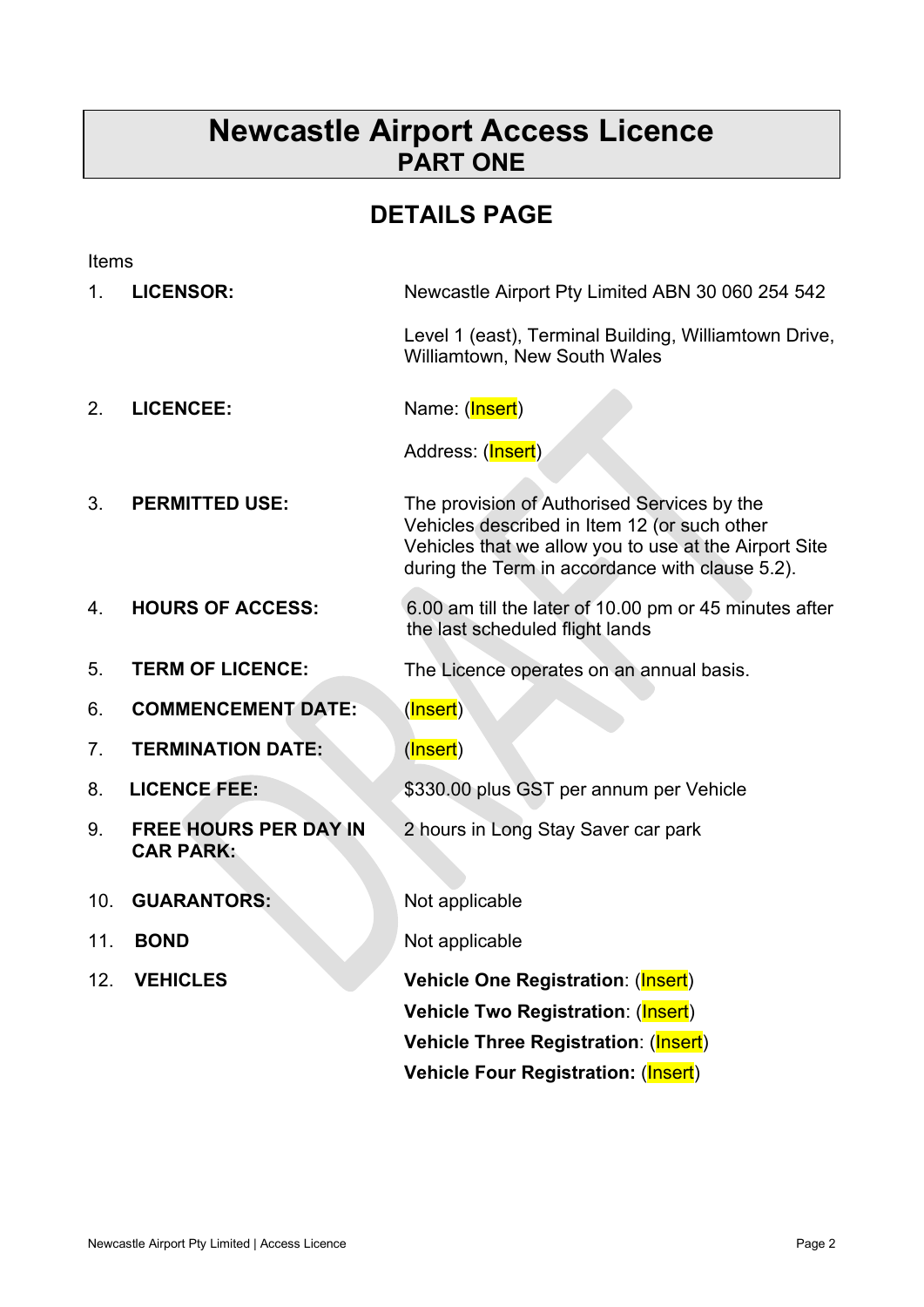# **Newcastle Airport Access Licence PART TWO**

# **LICENCE MEMORANDUM CONTENTS PAGE**

- Part A: Grant of Licence
- Part B: Length of Licence
- Part C: Licence Fee
- Part D: Goods and Services Tax ("GST")
- Part E: Vehicle Identification and Car Park Cards
- Part F: **Authorised Services**
- Part G: Other Charges
- Part  $H^+$ Your Obligations
- Part I: Release and Indemnity
- Part J: Our Obligations and Rights
- Part K: **Termination**
- Part L: Bond
- Part M: Guarantor
- Part N: General Matters
- Part O: Definition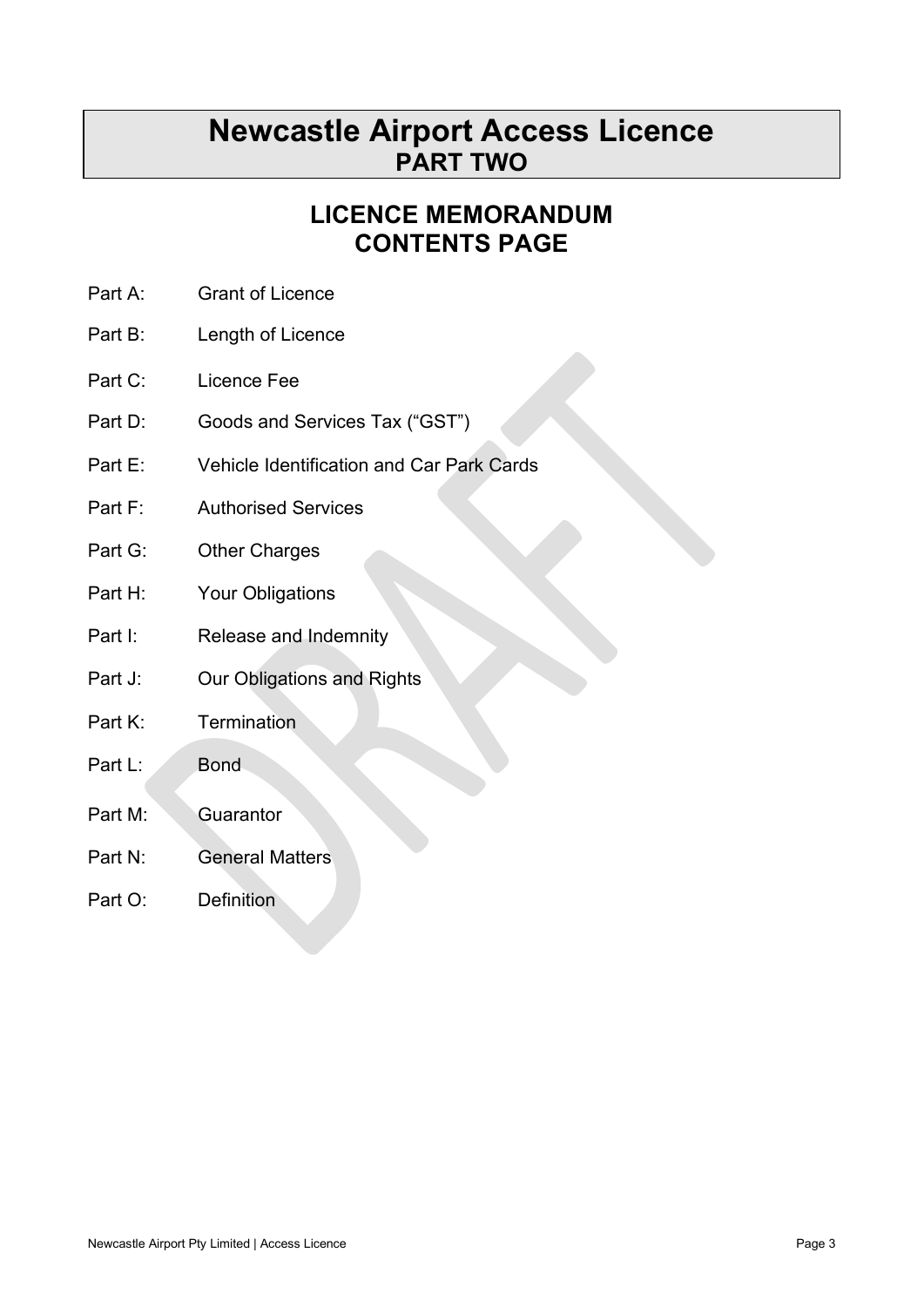# **LICENCE MEMORANDUM**

### **Part A: Grant of Licence**

#### **1. Scope of Licence**

- 1.1 Subject to this Licence, we will allow you during the Term in Item 5 to use the Roads, Car Park, Holding Area, and Pick Up and Drop Off Zones on a nonexclusive basis during the Hours of Access in Item 4 for the Permitted Use in Item 3. We do not warrant these areas are suitable for the Permitted Use. You must not use any Vehicles at the Airport Site except the ones specified in Item 12 until we have issued you with a Vehicle Identification Card and a Car Park Card in accordance with clause [5.2.](#page-5-0)
- 1.2 You must not use, or allow to be used, the Roads, Car Park, Holding Area, or Pick Up and Drop Off Zones for any purpose other than the Permitted Use.
- 1.3 You agree to perform and observe the obligations imposed on us in the Headlease as far as they relate to your use and occupation of the Roads, Car Park, Holding Area and Pick Up and Drop Off Zones.
- 1.4 You acknowledge and agree that:
	- (a) this Licence is dependent on the existence and continuance of the Headlease; and
	- (b) the rights and obligations of the parties under this Licence are in many respects governed by and subject to our compliance with the Headlease.
- 1.5 Where we notify you of the obligations imposed on us in the Headlease:
	- (a) you agree to perform and observe these obligations as far as they relate to your use and occupation of any part of the Airport Site; and
	- (b) you must not do, or omit to do anything, that would put us in breach of the Headlease.
- 1.6 Where we notify you that some activity requires the Head Landlord's consent under the Headlease, you agree not to carry out that activity without us first obtaining the Head Landlord's consent for that activity.
- 1.7 You must forward to us copies of notices or correspondence from the Head Landlord or from any Authority relating to breaches of the Headlease or any other matter in connection with your use of the Airport Site within 7 days of receipt of such notices or correspondence.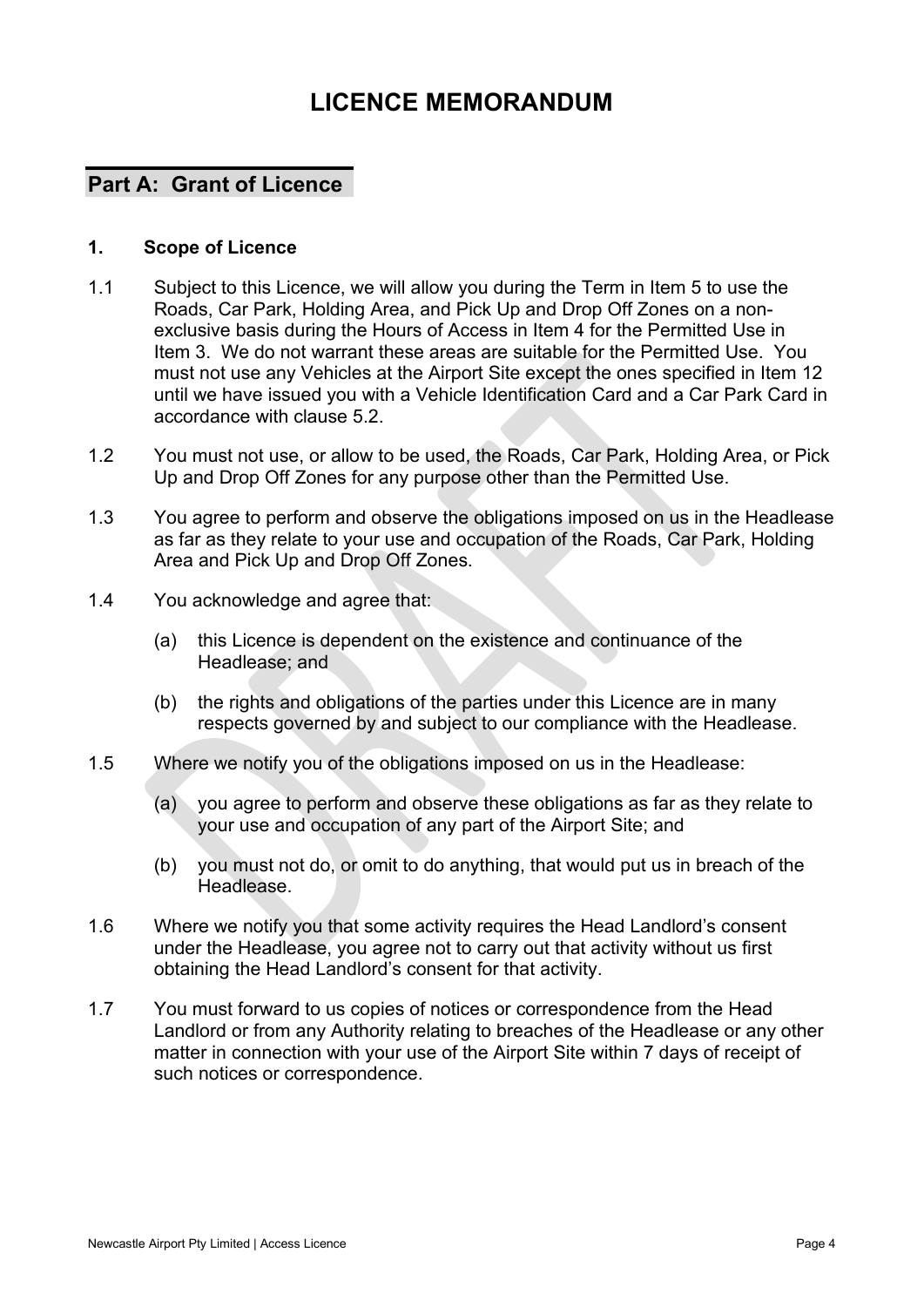### **Part B: Length of Licence**

#### **2. Starting and Ending**

2.1 The Licence operates on an annual basis. Either party can terminate the Licence on one month's notice in writing ending.

### **Part C: Licence Fee**

#### **3. Payment in Advance**

- 3.1 You must pay us the Licence Fee on an annual basis in advance without set off, deduction or counterclaim.
- 3.2 The Licence and Licence fee will be reviewed and reissued on an annual basis.

### **Part D: Goods and Services Tax ("GST")**

#### **4. Payment of GST**

4.1 The Licence Fee is exclusive of GST. In respect of any liability we have for GST under this Licence, including for the Licence Fee, you must pay us the full amount of GST at the same time as making the payment to which the GST relates. In respect of each such payment, we will provide you with a tax invoice to enable you to claim an input tax credit.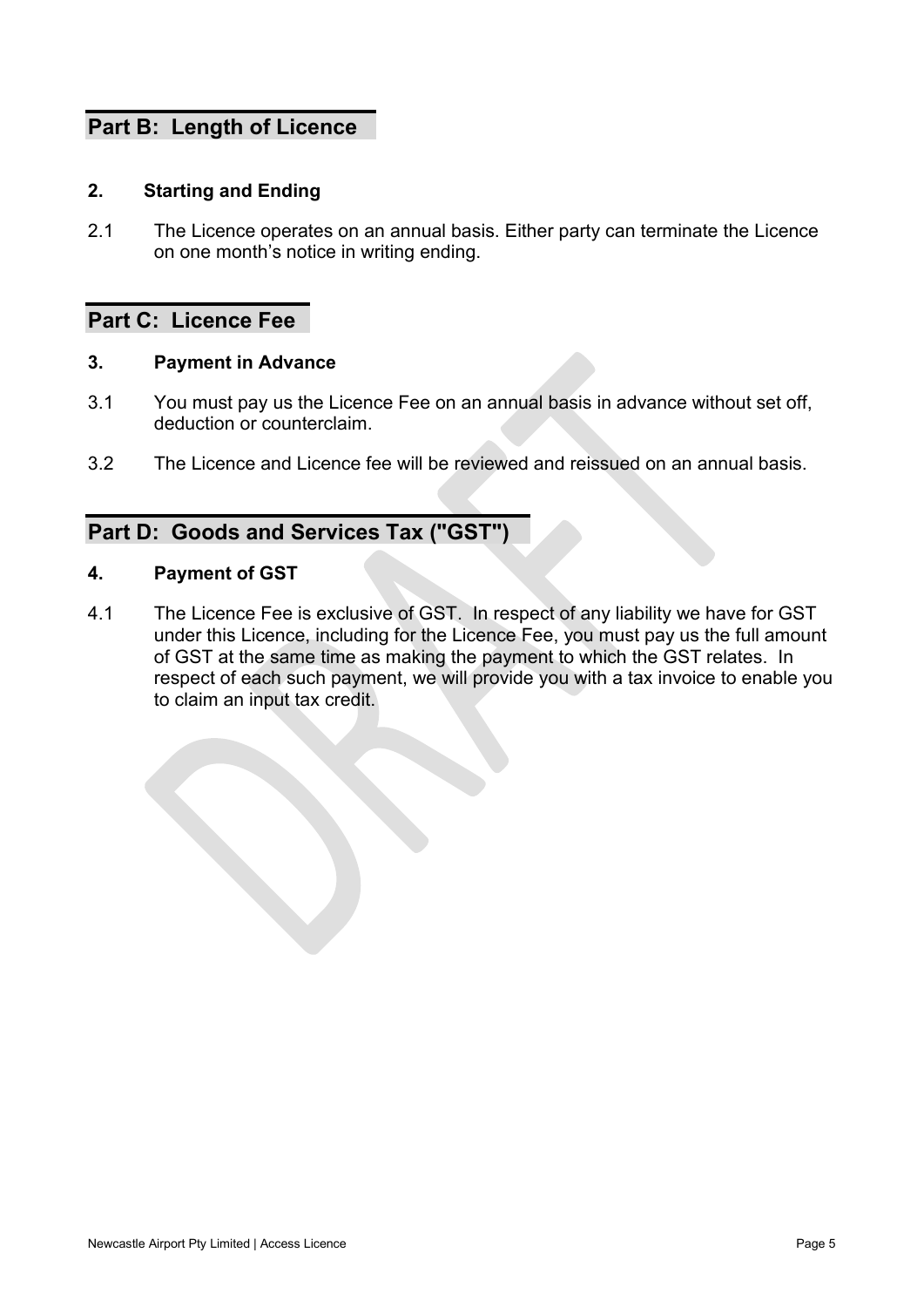### **Part E: Vehicle Identification Cards**

#### **5. Rules Relating to your Vehicle Identification Card**

- 5.1 We will issue you with a Vehicle Identification Card for each of your Vehicles listed in Item 12 on the date you return this executed Licence to us and the annual fee is paid.
- <span id="page-5-0"></span>5.2 If you want to use Vehicles at the Airport Site in addition to the ones listed in Item 12 you must obtain our consent to use the additional Vehicles at the Airport Site. If we consent to you using additional vehicles at the Airport Site, we will issue you with a Vehicle Identification Card for the additional Vehicles after you have paid the Licence Fee for that Vehicle in accordance with clause 3.1.
- 5.3 We will issue only one Vehicle Identification Card per Vehicle. You are responsible for the safe keeping of the Vehicle Identification Card and are liable for any unauthorised use of it. You must tell us immediately if the Vehicle Identification Card is lost, misplaced or stolen. If we are satisfied that you have lost or misplaced a Vehicle Identification Card or Car Park Card, we may replace it and charge you a reasonable fee for the replacement.
- 5.4 You must display your Vehicle Identification Card on the windscreen of the vehicle in a place clearly visible to passengers and Airport Operations Staff. You must display your Vehicle Identification Card to us on request. If you do not display your Vehicle Identification Card to us on request, we can require you or Your Employees and Agents to leave the Airport Site.
- 5.5 All Vehicle Identification Cards remain our property and are not transferable. You must not loan or share your Vehicle Identification Card to anyone else or dispose of it (other than by returning it to us).
- 5.6 We are entitled to revoke any Vehicle Identification Card if we are satisfied that it has been improperly used, tampered with, mutilated or otherwise altered.
- 5.7 The Car Park Card gives you access to the Long Stay Saver Car Park without additional charge for the amount of hours per day set out in Item 9. After the expiry of the hours in Item 9 in a one day period you must pay our standard car park charges. The Car Park Card does not guarantee you a car park space within the Car Park. You are only entitled to use a Car Park space within the Car Park if one is available. You must comply with any signs or our other requirements or directions relating to use of the Car Park.

### **Part F: Authorised Services**

#### **6. Performance of Authorised Services**

- 6.1 You must perform the Authorised Services:
	- (a) in a professional, diligent and high quality manner;
	- (b) in accordance with all laws, Approvals and the requirements of any Authority; and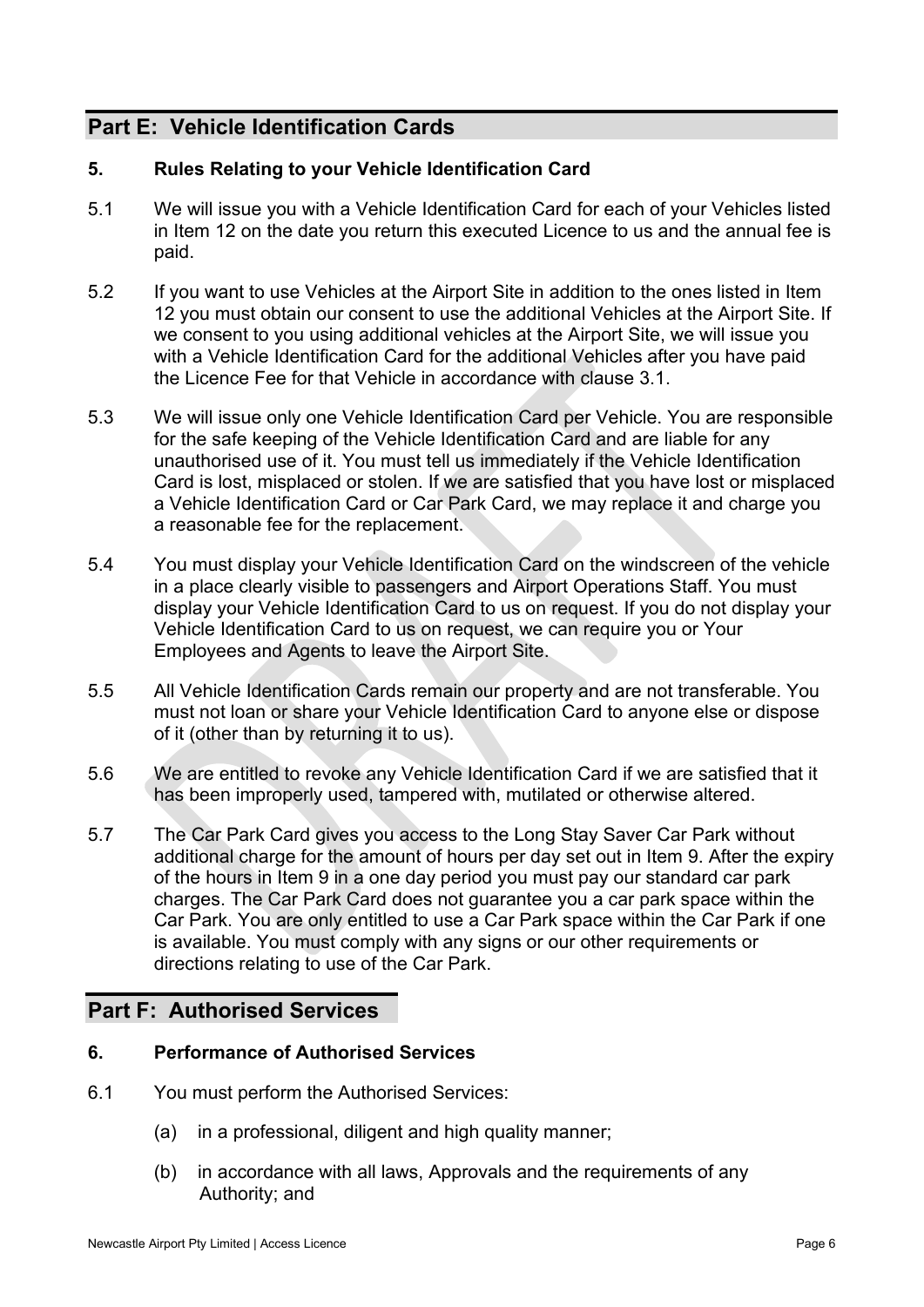- (c) in accordance with our directions.
- 6.2 You must:
	- (a) assist passengers with the loading and unloading of any parcels, baggage or luggage;
	- (b) accept credit card for payment of fares by customers;
	- (c) give us any information we require regarding the performance of the Authorised Services at the Airport Site; and
	- (d) comply with all the special conditions in Part Three.
- 6.3 You must not:
	- (a) tout or solicit for passengers or hirings (for e.g. calling or gesturing to passengers to use your Vehicle);
	- (b) enter any area that we advise you is a restricted area;
	- (c) park or stand your Vehicle in any area other than the designated Car Park;
	- (d) Pick Up any person from the Airport Site other than from the appropriate area of the Pick Up and Drop Off Zones (unless otherwise required by law); or
	- (e) Drop Off any person at the Airport Site other than at the appropriate area of the Pick Up and Drop Off Zones (unless otherwise required by law).
	- (f) Leave vehicle unattended whilst using the Pick Up or Drop Of Zones
- 6.4 You acknowledge and agree that you have no exclusive rights in relation to providing the Authorised Services at the Airport Site. We have the right, at all times, to make arrangements with others regarding the provision of the Authorised Services at the Airport Site.

#### **Part G: Other Charges**

#### **7. Costs**

7.1 You must pay on demand for all rates and taxes that may be imposed by an Authority in respect of the grant of this Licence or the carrying out of any activity under this Licence.

#### **8. You Must Pay Interest on Overdue Money**

- 8.1 You must pay us interest on any money due under this Licence at 2% above the ANZ Indicator Lending Rate.
- 8.2 Interest will be calculated upon, and accrue on, a daily basis. Interest will be calculated on any unpaid money from the day the unpaid money was due until the day it is paid in full.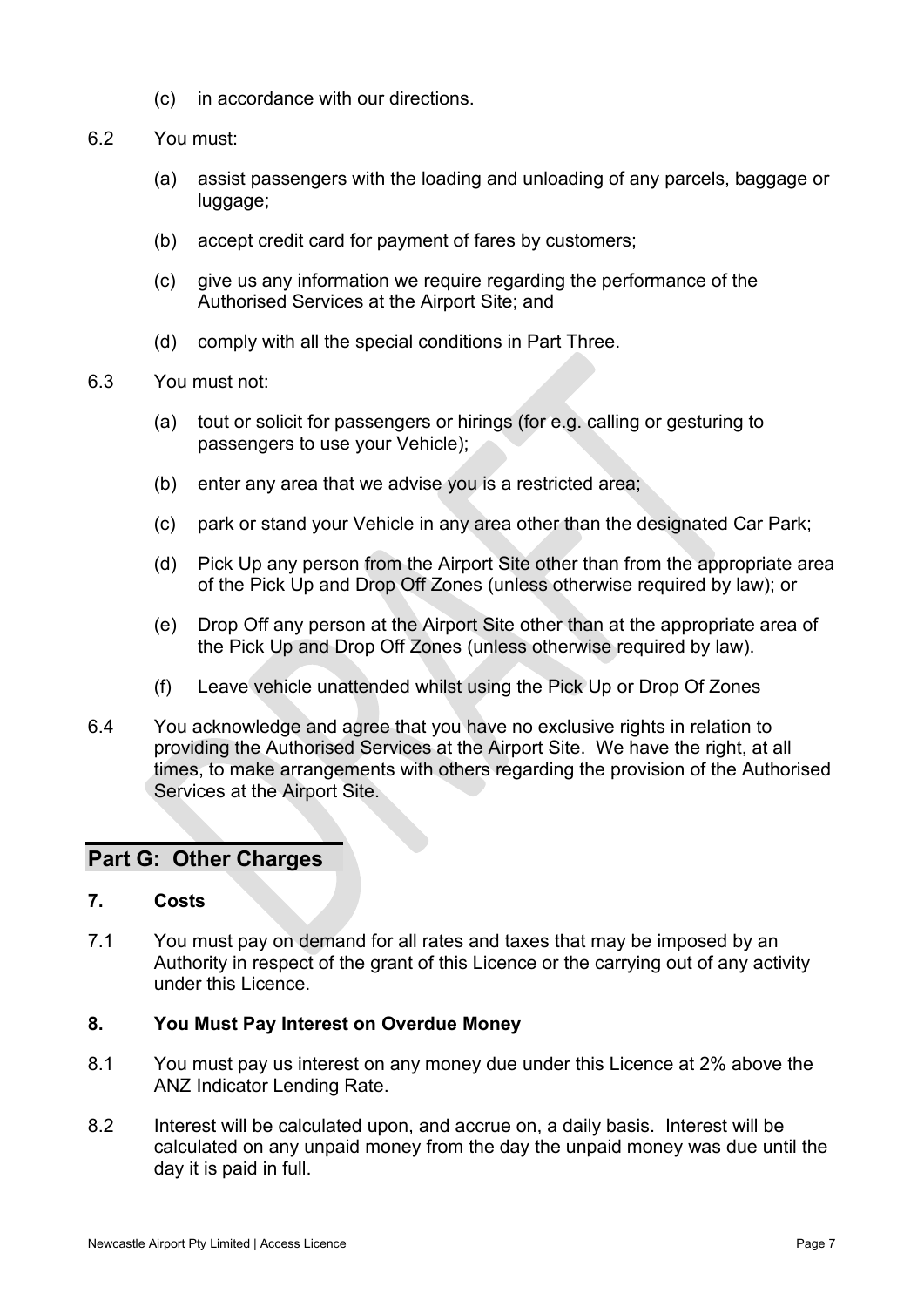### **Part H: Your Obligations**

#### **9. Compliance with Laws and our directions**

- 9.1 You must comply with all laws applicable to the Airport Site, your use of the Airport Site, the Authorised Services and/or this Licence including obtaining approvals, consents or permissions from any Authority relating to these matters.
- 9.2 You must comply with all of our directions and requests in respect of your use of the Airport Site, the Authorised Services and/or this Licence.
- 9.3 You must be authorised under the point to point transport law in NSW.

#### **10. Use of Airport Site**

- 10.1 You must not use the Airport Site in a manner which creates a nuisance, disturbs or interferes with other occupiers of or visitors to the Airport Site or adjoining properties. You must not do anything in or around the Airport Site which in our opinion may be dangerous or offensive.
- 10.2 You must not verbally or physically abuse any of Our Employees and Agents.

#### **11. Risk and Insurance**

- 11.1 You occupy any part of the Airport Site at your own risk. Any Vehicle, equipment or consumables brought onto the Airport Site are brought onto the Airport Site at your risk and we are not responsible for any loss or damage to them.
- <span id="page-7-0"></span>11.2 You must have:
	- (a) public liability insurance for at least the amount of \$20 million;
	- (b) comprehensive insurance for third party liability, property damage and theft in relation to each Vehicle;
	- (c) insurance for lost parcels, luggage or other property;
	- (d) workers compensation (including coverage for voluntary workers); and
	- (e) all other insurances required by law or required by us.
- 11.3 You must ensure that the policies of insurance required to be effected under clause [11.2](#page-7-0) are held with a reputable insurer.
- 11.4 You must ensure that all the above insurance policies have no exclusions, endorsements or alterations, unless first approved by us in writing.
- 11.5 If we ask, you must give us evidence of the insurance by way of certified copies of your insurance policies on each anniversary of the Commencement Date in Item 6 and at any other time we request.
- 11.6 You must not do anything that may make our insurance invalid or able to be cancelled, or that may increase our insurance premium.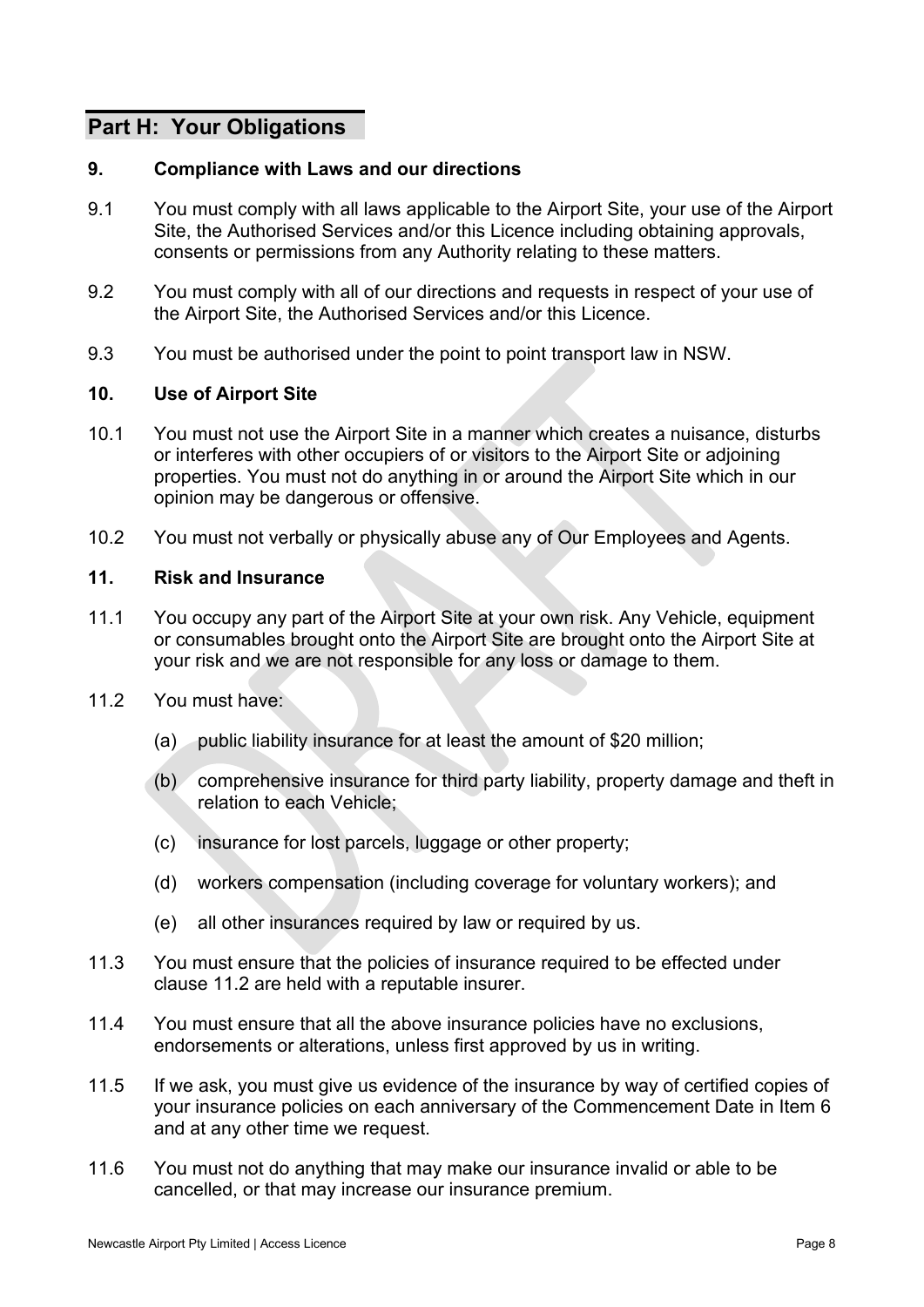#### **12. Protection of Airport Site**

- 12.1 You must protect the Airport Site from damage caused by the performance of the Authorised Services or otherwise caused as a result of your use of the Airport Site. You must not make any alteration or addition to the Airport Site.
- 12.2 You must not litter at the Airport Site.

#### **Part I: Release and Indemnity**

#### **13. What You Release and Indemnify Us From**

- 13.1 You are liable for and unconditionally and irrevocably indemnify us and Our Employees and Agents against all actions, demands, liability, loss, damage or costs (including legal costs on a full indemnity basis) incurred or suffered directly or indirectly in connection with:
	- (a) your acts and omissions or the acts and omissions of Your Employees and Agents; or
	- (b) a breach of this Licence by you; or
	- (c) the use of the Airport Site by you or Your Employees and Agents.
- 13.2 We may enforce an indemnity before incurring an expense. You must pay amounts owed to us under this indemnity on demand.
- 13.3 You release us and agree that we are not liable for any action, demand, liability, loss, damage or cost occurring directly or indirectly in connection with the use of the Airport Site by you or Your Employees and Agents, however caused.
- 13.4 Part I is a continuing obligation and survives transfer, expiry or termination of this Licence.

#### **Part J: Our Obligations and Rights**

#### **14. Reservation of Rights**

- 14.1 You only have a personal, non-exclusive and restricted right to use parts of the Airport Site on the terms set out in this Licence and you do not have an interest or an estate in any part of the Airport Site.
- 14.2 Subject to the above and your compliance with this Licence (including compliance with all of our directions), we will not interfere with your reasonable use and enjoyment of the Roads, the Car Park, the Holding Area and Pick Up and Drop Off Zones at the Airport Site during the Term of this Licence.

#### **15. Our Powers**

- 15.1 Unless otherwise stated in this Licence, we may:
	- (a) withhold any consent or approval;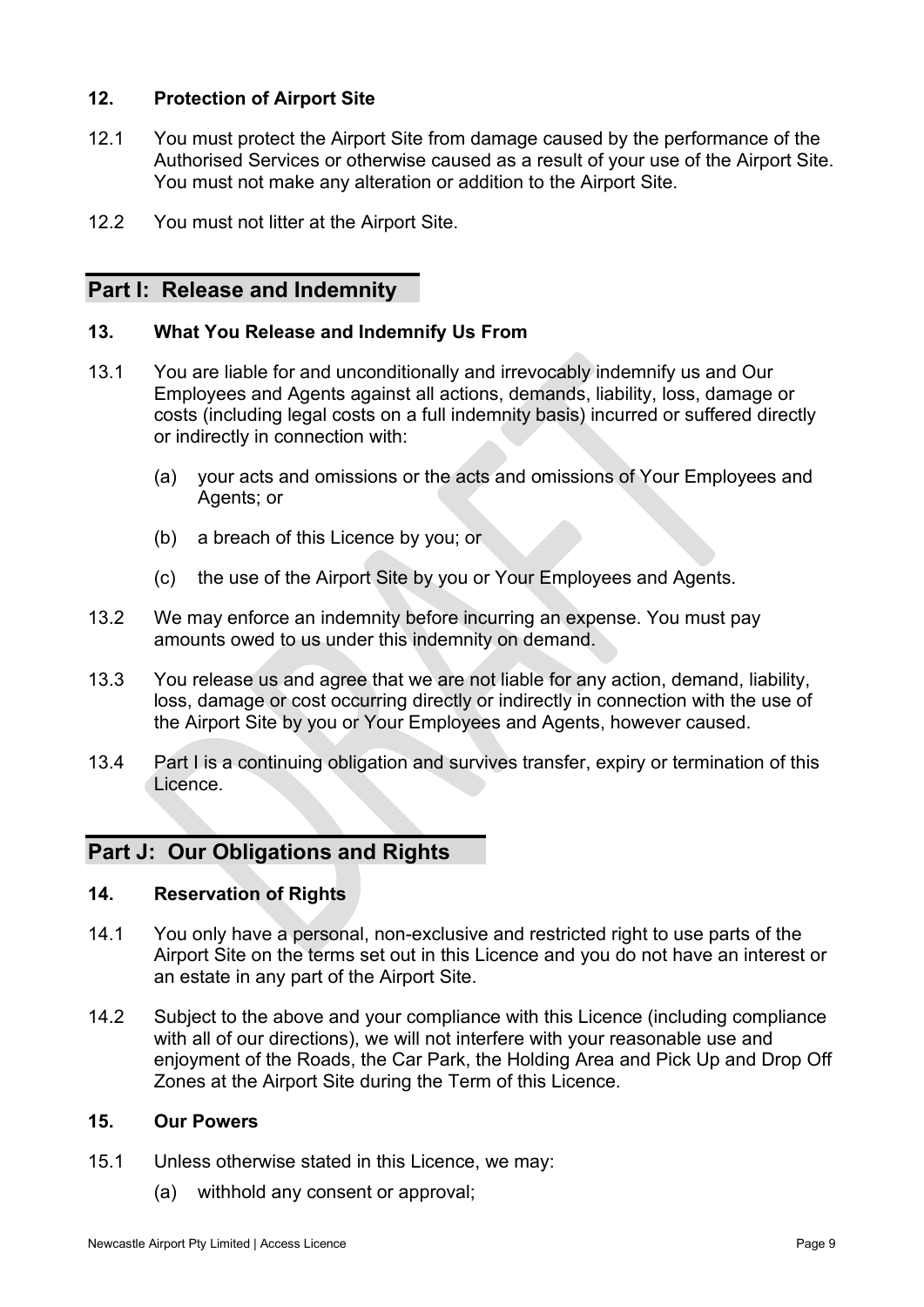- (b) give any direction; or
- (c) exercise any discretion,

under this Licence in our absolute discretion. Any consent or approval granted under this Licence may be withdrawn at any time in our absolute discretion.

- 15.2 We may enter the Roads, the Car Park, the Holding Area and/or the Pick Up and Drop Off Zones at any time for any reason.
- 15.3 Any consent or approval given by us under this Licence is not effective unless it is in writing.

### **Part K: Termination**

#### **16. Termination of License For Breach or Insolvency**

- <span id="page-9-0"></span>16.1 We may end this Licence immediately by giving notice to you if:
	- (a) you breach an essential term of this Licence; or
	- (b) you breach any term of this Licence (other than an essential term) and fail to remedy that breach within 7 days of receiving a notice from us requiring the breach to be remedied; or
	- (c) you go into bankruptcy or liquidation, have a receiver, receiver and manager, administrator or similar person appointed, if you enter into a scheme of arrangement with creditors or you are unable to pay your debts as and when they fall due.
- 16.2 The following are essential terms of this Licence:
	- (a) clause 1 (Scope of Licence);
	- (b) clause 3.1 and 3.2 (Licence Fee);
	- (c) clause 5 (Rules Relating to Your Access Cards);
	- (d) clause 6 (Performance of Authorised Services);
	- (e) clause 9 (Compliance with Laws and our directions);
	- (f) clause 10 (Use of Airport Site);
	- (g) clause 11 (Risk and Insurance);
	- (h) clause 13 (Release and Indemnity);
- 16.3 Without limiting our rights, if this Licence is ended under clause [16.1,](#page-9-0) we may recover all money payable according to this Licence up to the date this Licence is terminated.

#### **17. Termination on End of Headlease or Commonwealth Exercise of Powers**

17.1 This Licence automatically terminates if: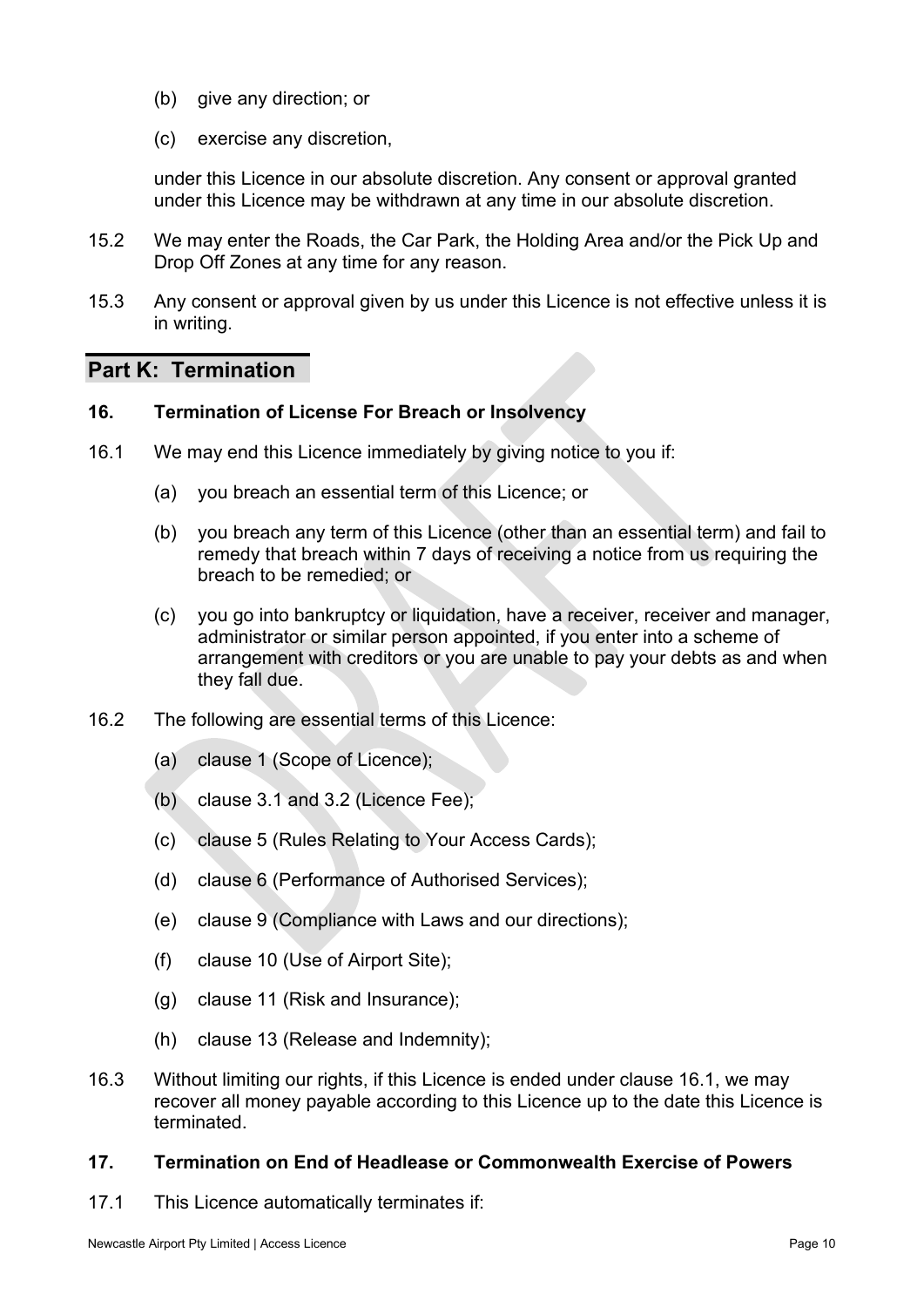- (a) the Headlease ends for any reason;
- (b) the Head Landlord notifies us that this Licence should be terminated; or
- (c) the Head Landlord exercises any rights under the Headlease or in accordance with law which prevents us from complying with this Licence

and no compensation will be paid to you for this termination.

#### **18. Expiry or Termination of License**

18.1 If this Licence expires or is terminated you must immediately return to us your Vehicle Identification Card and remove your Vehicles and any other of your equipment or property from the Airport Site.

#### **Part L: Bond**

- **19. Bond**
- 19.1 Not applicable

#### **Part M: Guarantor**

#### **20. Liability of Guarantor**

20.1 Not applicable

#### **Part N: General Matters**

#### **21. Notices**

- 21.1 A notice required by this Licence must be in writing.
- 21.2 We may serve a notice on you by:
	- (i) giving it to you personally; or
	- (ii) leaving it at or posting it to, or faxing it to your registered office or your business address set out on the details page; or
	- (iii) emailing it to the email address set out on the details page.
- 21.3 You may serve a notice on us by leaving it at, or posting it to, or faxing it, or emailing it to our address as shown on the front of this Licence.

#### **22. Assignment**

22.1 We may assign or otherwise deal with this Licence or a right under this Licence without your consent. If we assign this Licence to a new licensor in accordance with this clause 22, we are released from any further obligations under the Licence on and from the date of assignment of this Licence.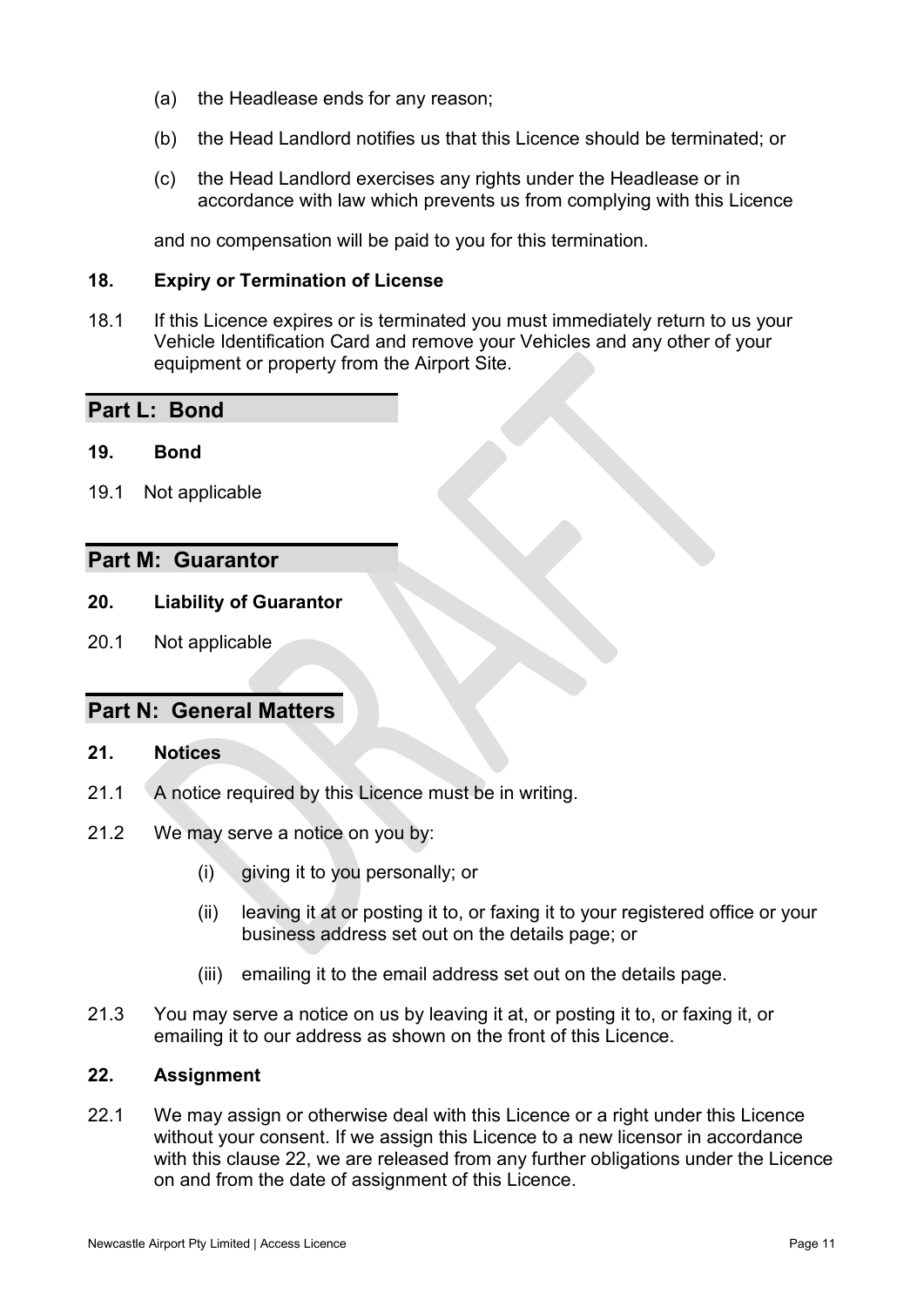- <span id="page-11-0"></span>22.2 You must not assign or otherwise deal with this Licence or a right under this Licence without our consent.
- 22.3 If:
	- (a) you are a company which is neither listed nor wholly owned by a company which is listed on the Australian Stock Exchange; and
	- (b) there is a change in your shareholding or the shareholding of your holding company so that a different person or group of persons will control the composition of the board of directors or more than 50% of the shares giving a right to vote at general meetings,

then that change in control is treated as an assignment of this Licence and clause [22.2](#page-11-0) applies to the assignment.

#### **23. Entire Agreement**

23.1 This Licence is the entire agreement between the parties concerning the subject matter and supersedes any previous agreement between the parties concerning the subject matter.

#### **24. Governing Law**

24.1 This Agreement is governed by the laws of New South Wales.

#### **25. Individual and Joint liability**

25.1 If two or more people are described in Item 2 (you) or Item 10 (Guarantor), each person described in the item is liable for the obligations individually and together for each other person in that item.

#### **26. Saturdays, Sundays or Public Holidays**

26.1 Anything required to be done on a Saturday, Sunday or public holiday in New South Wales may be done on the next Business Day.

#### **27. Employees and Agents**

27.1 You must ensure that Your Employees and Agents comply, if appropriate, with your obligations under this Licence. Any act or omission of Your Employees and Agents is deemed to be an act or omission of you.

#### **28. Waiver**

28.1 A provision of or a right under this Licence may not be waived or varied except in writing and signed by whoever is to be bound. No act or omission by us under this Licence will act as a waiver of any statutory obligation or regulation imposed on you or in any way constraint or fetter our powers under any statute or regulation.

#### **29. Legal costs**

29.1 Each party must pay its own costs of negotiating, preparing and executing this Licence.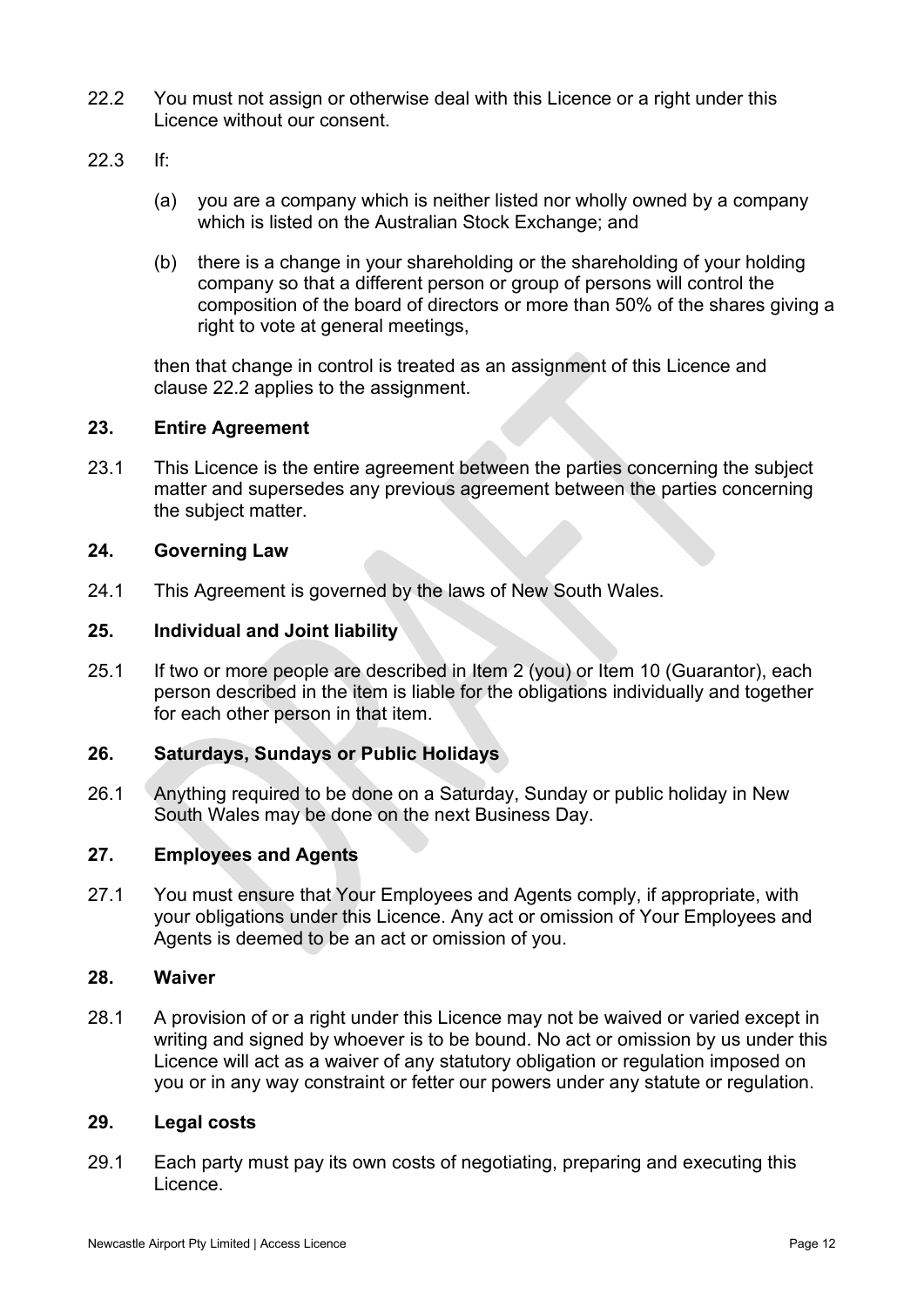#### **30. Interpretation**

- 30.1 When this Licence requires anything not to be done, this includes not allowing or permitting the thing to be done.
- 30.2 A word or expression in the singular includes the plural and the plural includes the singular.
- 30.3 A person includes an individual and a corporation.
- 30.4 Examples are descriptive only, and not exhaustive.
- 30.5 No provision of this Licence will be construed to the disadvantage of a party merely because that party was responsible for the preparation of the Licence or the inclusion of the provision in the Licence.
- 30.6 All monetary amounts are in Australian dollars, unless otherwise stated and a reference to payment means payment in Australian dollars.

#### **Part O: Definitions**

#### <span id="page-12-0"></span>**31. Meaning of Words**

31.1 In this Licence:

 **"we", "us"** or **"our"** means Newcastle Airport Pty Limited ABN 30 060 254 542; and

 **"you"** or **"your"** means a person described in Item 2 and, where relevant, includes Your Employee and Agent.

31.2 The following definitions apply unless the context requires otherwise:

**"Airport Site"** means the civil airport facility known as "Newcastle Airport" located on the following parcels of land: Lot 11 of DP 844528, Lot 102 of DP 873511, Lot 103 of DP 873512, Lot 41 of DP 1045602, Lot 42 of DP 1045602, Lot 43 of DP 1045602, Lot 1 of DP 854099 and Lot 21 of DP 1053667;

**"ANZ Indicator Lending Rate"** means the rate ordinarily charged by ANZ Bank on overdraft current accounts (or the nearest equivalent) not exceeding \$50,000 for customers having the same credit rating as us. A certificate issued to us and signed by the manager or assistant manager of that Bank is prima facie evidence of the ANZ Indicator Lending Rate;

**"Approval"** means any approval, consent, permission, licence or authority acquired by law or an Authority;

**"Authorised Services"** means the operation of your Vehicle for the purposes of:

- (a) picking up passengers in accordance with this Licence; or
- (b) dropping off passengers in accordance with this Licence;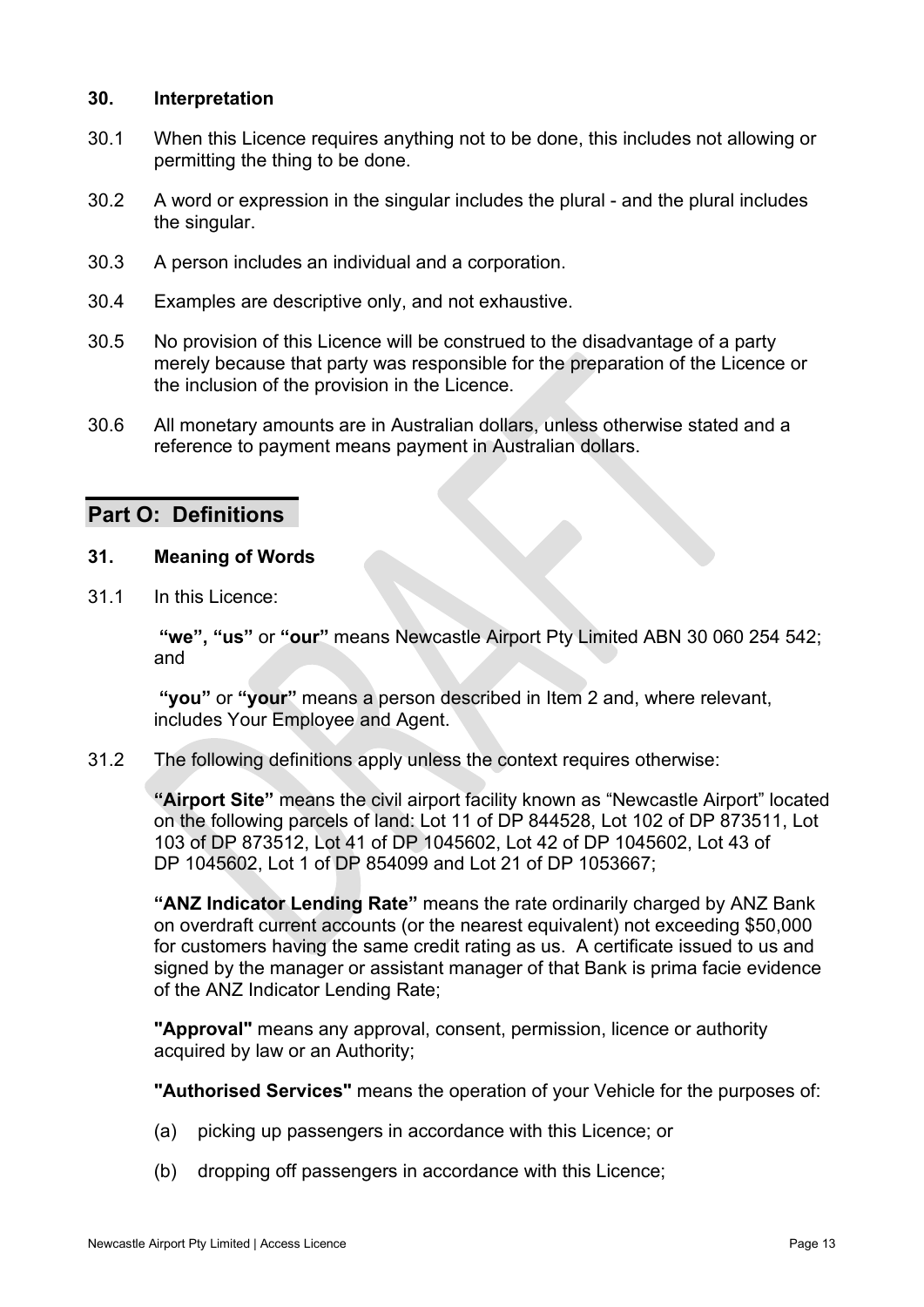(c) conducting any Commercial activity to or from or on the Airport Site

**"Authority"** means any government, semi-government, local government, statutory, public, ministerial, administrative or judicial authority, body or organisation;

**"Business Day"** means a day that is not a Saturday, Sunday or public holiday in Sydney, New South Wales.

**"Car Park"** means the car park identified in the plan attached to Part Four;

**"Car Park Card"** means a card or other identification issued by us which allows a particular Vehicle to have access to the Car Park for the purpose of performing the Authorised Services;

**"Drop Off"** means temporarily stopping to set down a person from the Vehicle;

**"Headlease"** means the lease between Newcastle City Council, Port Stephens Council and the Commonwealth of Australia over the Airport Site;

**"Head Landlord"** means the Commonwealth of Australia;

**"Holding Area"** means the area for vehicles to temporarily hold as identified in the plan attached to Part Four;

**"Item"** means an item in the Licence;

**"Licence"** means Part 1: Details Page, Part 2: Licence Memorandum, Part 3: Special Conditions, Part 4: Holding Area, Pick Up and Drop Off Zones and Car Park, Part 5: Execution Page;

**"Licence Fee"** means the amount set out in Item 8;

**"Our Employees and Agents"** means our employees, subcontractors and agents;

**"Pick Up"** means temporarily stopping to allow and assist a person to enter the Vehicle;

**"Pick Up and Drop Off Zones"** means the areas for Vehicles to Pick Up and to Drop Off passengers identified in the plan attached to Part Four (please note these areas are separate with the area for Pick Up located at the Arrivals end of the Terminal and the area for Drop Off located at the Departures end of the Terminal);

**"Road"** means the road system at the Airport Site that we intend for common use;

**"Terminal"** means the Newcastle Airport Terminal located on the Airport Site;

**"Vehicle**" means buses and private hire vehicles as defined by the *Passenger Transport Act 1990*, or any other vehicle approved by under clause [5.2;](#page-5-0)

**"Vehicle Identification Card"** means a card or other identification issued by us which allows a particular Vehicle to have access to the Roads, the Car Park, the Holding Area and Pick Up and Drop Off Zones for the purpose of performing the Authorised Services; and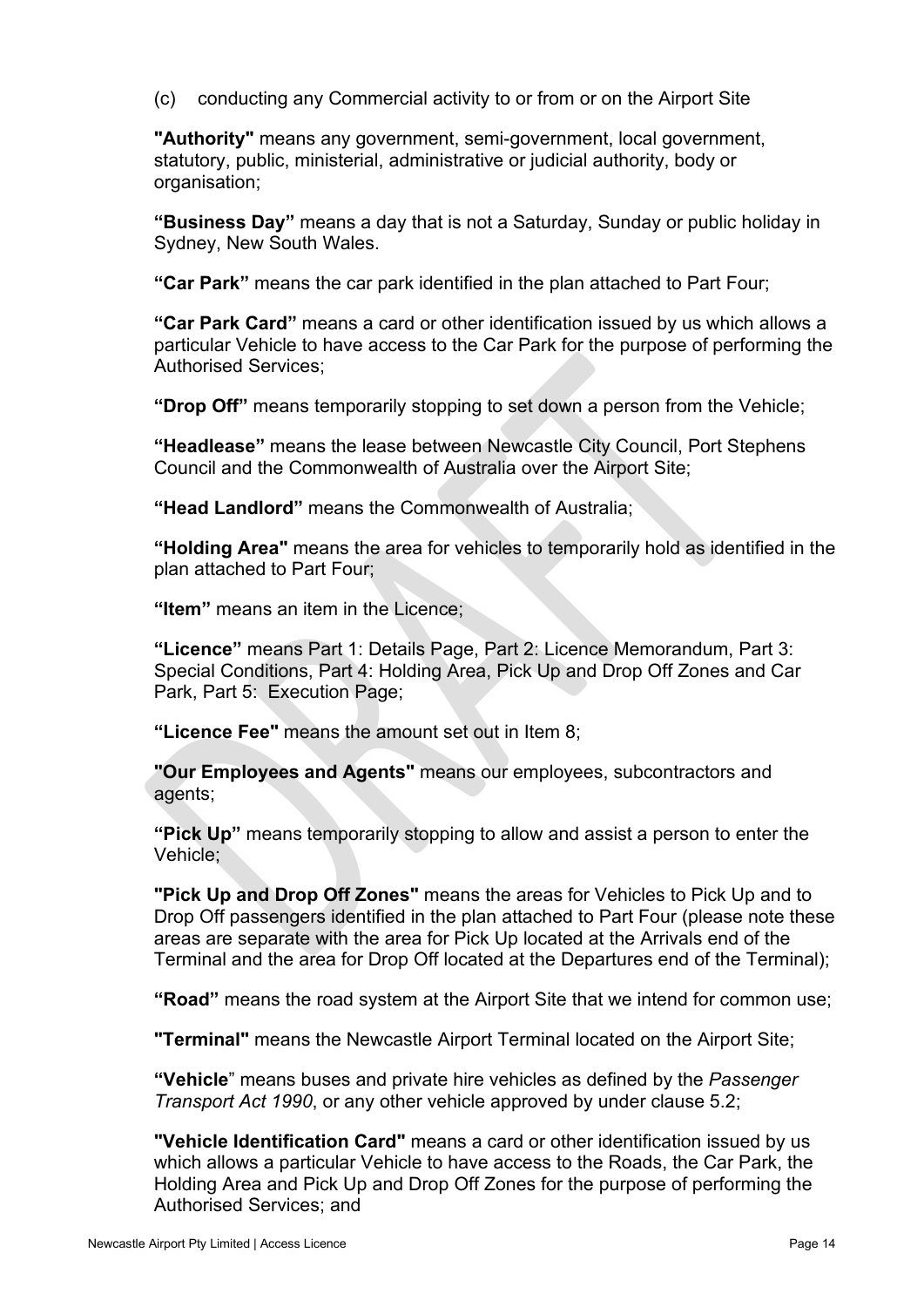**"Your Employees and Agents"** means your employees, agents, customers, contractors (for example, your drivers), sub-contractors, consultants, trustees and other persons on the Airport Site with your express or implied consent or invitation.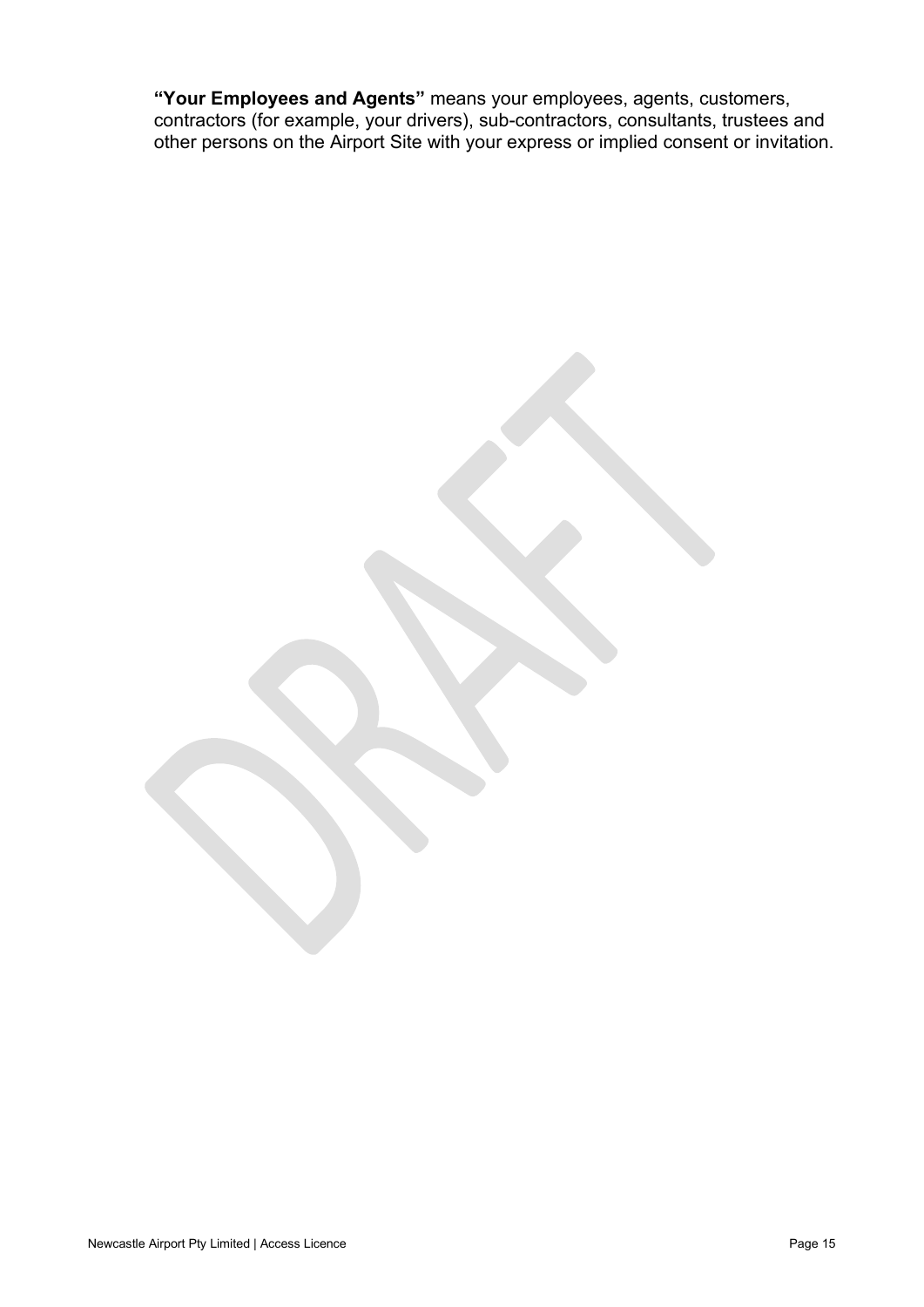# **Newcastle Airport Access Licence PART THREE**

# **SPECIAL CONDITIONS**

These special conditions are part of this Licence between Newcastle Airport Pty Limited and the Licensee described in Item 2.

#### **1. Your additional obligations**

#### 1.1 You may not:

- (a) store or use inflammable, volatile or explosive substances at the Airport Site;
- (b) do anything that interferes with or overloads the Airport Site's facilities or services or use them for anything other than for their intended purpose; or
- (c) do anything to contaminate, pollute or increase toxicity in the Airport Site or its environment.

#### **2. Security**

- 2.1 You acknowledge that the Commonwealth of Australia has certain stringent security requirements for the Terminal and the Airport Site and that we have certain obligations in this regard. You agree to:
	- (a) if required by us (or any person authorised by the Commonwealth of Australia) arrange security clearances for Your Employees and Agents;
	- (b) ensure Your Employees and Agents wear staff identification required from time to time by us or any relevant authority; and
	- (c) comply with, and ensure that Your Employees and Agents comply with, all directions, instructions and procedures from time to time promulgated by us or any other competent person relating to security.

#### **3. Access to Airport Site**

- 3.1 If we decide there is an emergency, we may stop you and Your Employees and Agents from entering the Airport Site at any time.
- 3.2 If the Commonwealth of Australia decides to prevent access to the Airport Site for any reason you and Your Employees and Agents must not enter the Airport Site.
- 3.3 No compensation is payable by us for a denial of access to the Airport Site under this clause.
- 3.4 Without limiting clause 13.3 of the Licence, you release us from any action, demand, loss or damage for any damage, loss or cost suffered by you or Your Employees and Agents as a result of the closure of the Airport Site pursuant to this clause.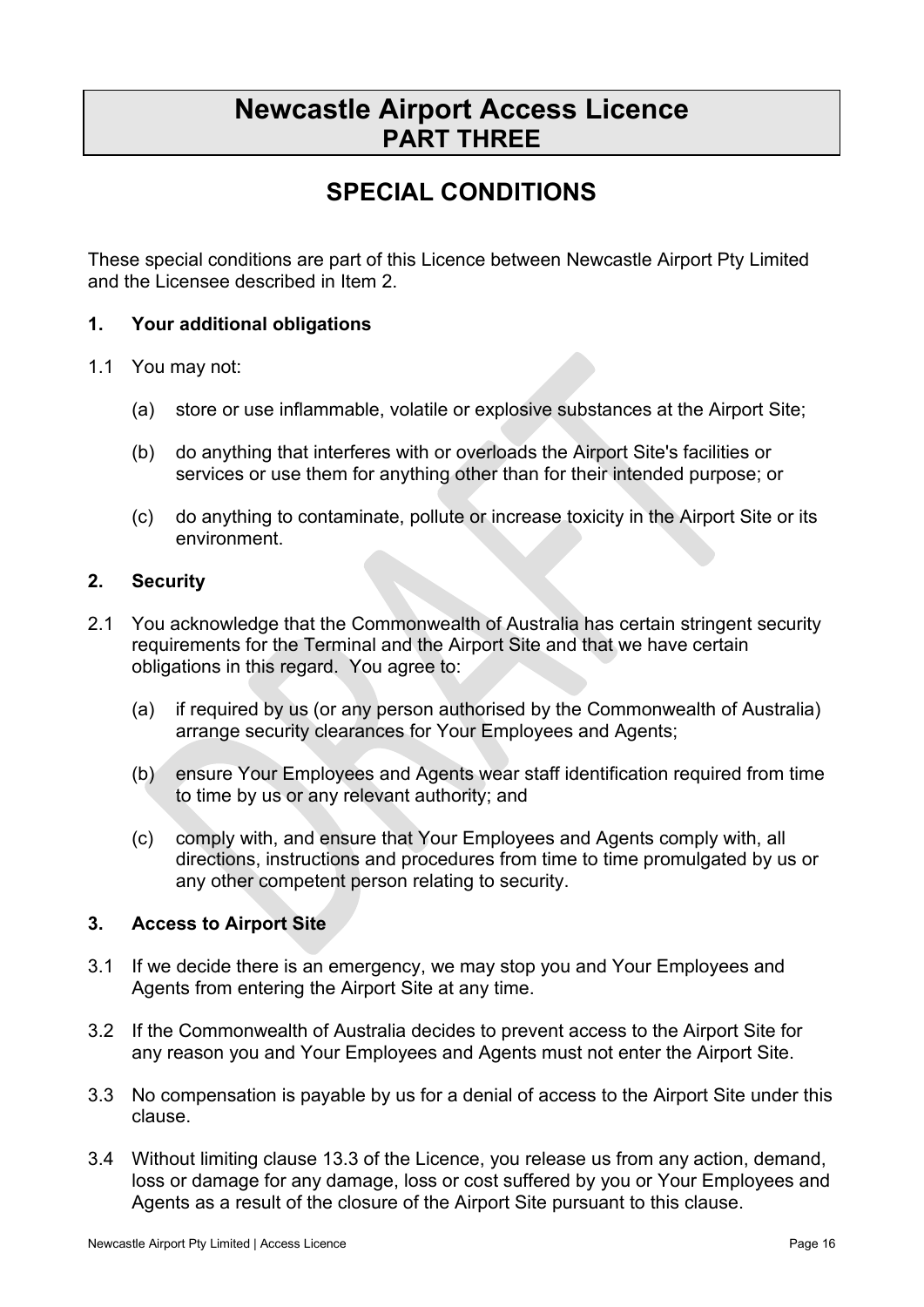#### **4. Relocation**

- 4.1 We may relocate, replace or repair the Roads, the Car Park, the Holding Area and/or the Pick Up and Drop Off Zones at our discretion at any time without paying you compensation.
- 4.2 Without limiting clause 13.3 of the Licence, you release us from any action, demand, loss or damage for any damage, loss or cost suffered by you or Your Employees and Agents as a result of the relocation, replacement or repair of the Roads, Car Park, Holding Area and/or the Pick Up and Drop Off Zones.

#### **5. No Guarantee of Trade**

5.1 You represent and warrant that us and Our Employees and Agents have not made any guarantee or warranty about the value of trade or the volume of trade or passenger numbers, visitors or airline employees which you might reasonably expect now or in the future in conducting your business from the Airport Site.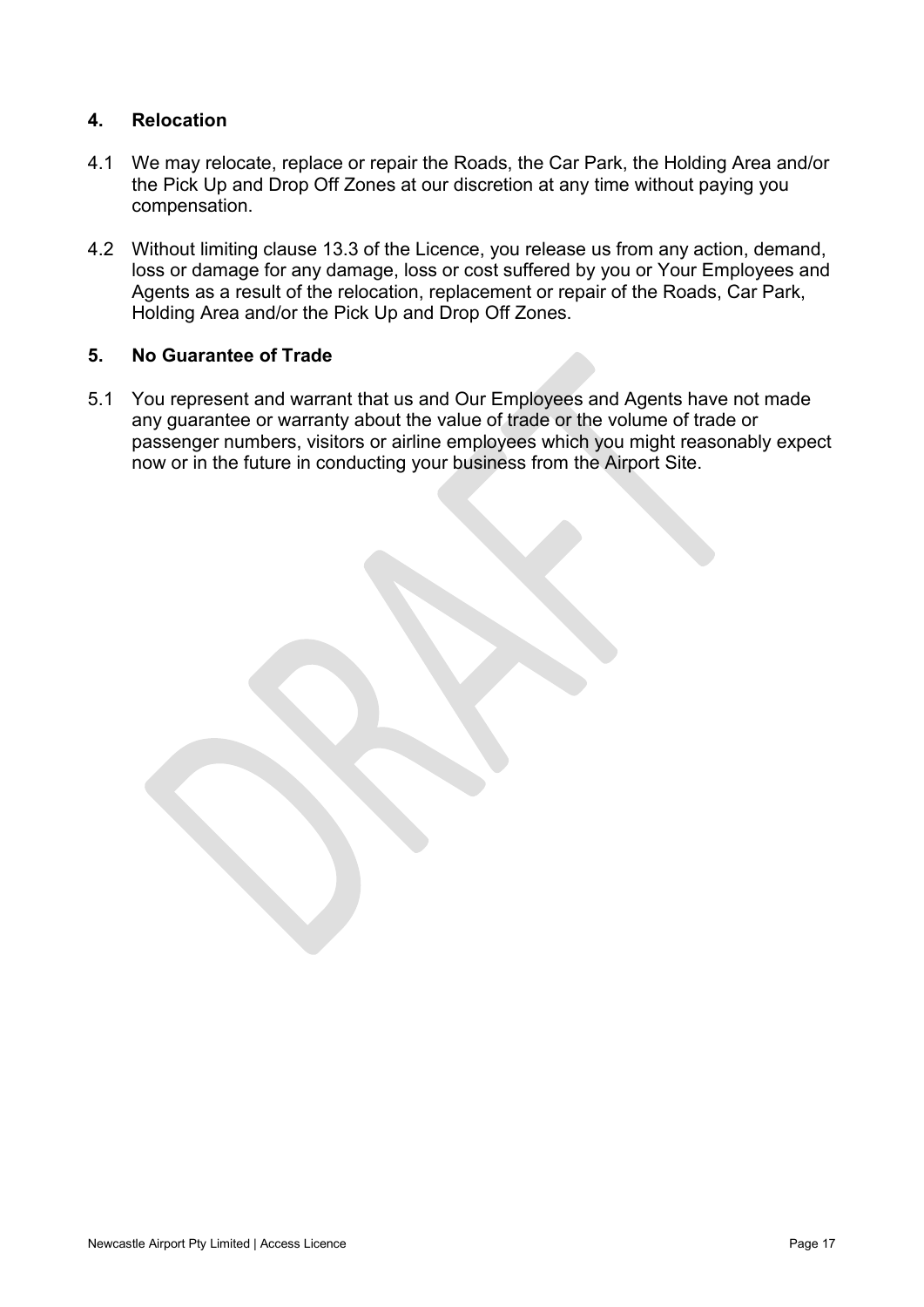# **Newcastle Airport Access Licence PART FOUR**

### **HOLDING AREA, PICK UP AND DROP OFF ZONES AND CAR PARK**



**(NB: This location may change at our discretion)**

 $\overline{\phantom{a}}$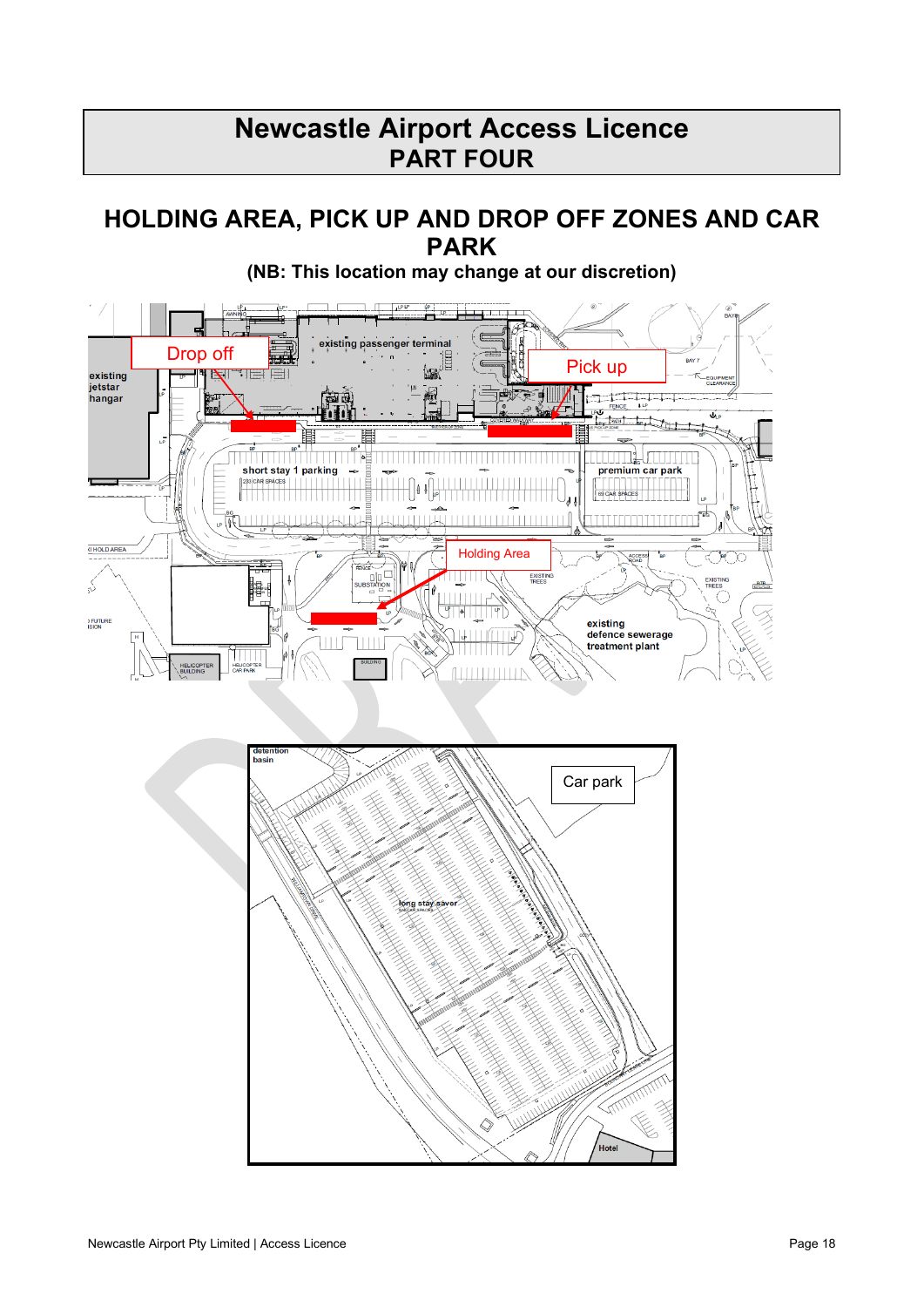# **Newcastle Airport Access Licence PART FIVE**

# **EXECUTION PAGE**

#### **DATED:**

#### **EXECUTED AS A DEED**

**EXECUTED** for and on behalf of **NEWCASTLE AIRPORT PTY LIMITED ACN 060 254 542** by its duly authorised delegate in the presence of:

Signature of witness Signature of authorised delegate

Full name of witness (print) Full name and title of authorised delegate (print)

Address of witness (print)

[**Drafting Note: Use this execution clause for sole director companies.]**

### **EXECUTED** by **(INSERT COMPANY**

**AND ACN NUMBER)** in accordance with section 127 of the Corporations Act 2001 (Cth) by being signed by the following officers:

Signature of Sole director/secretary

Name of Sole director/secretary (print) *(please print)*

[**Drafting Note: Use this execution clause for multiple director companies.]**